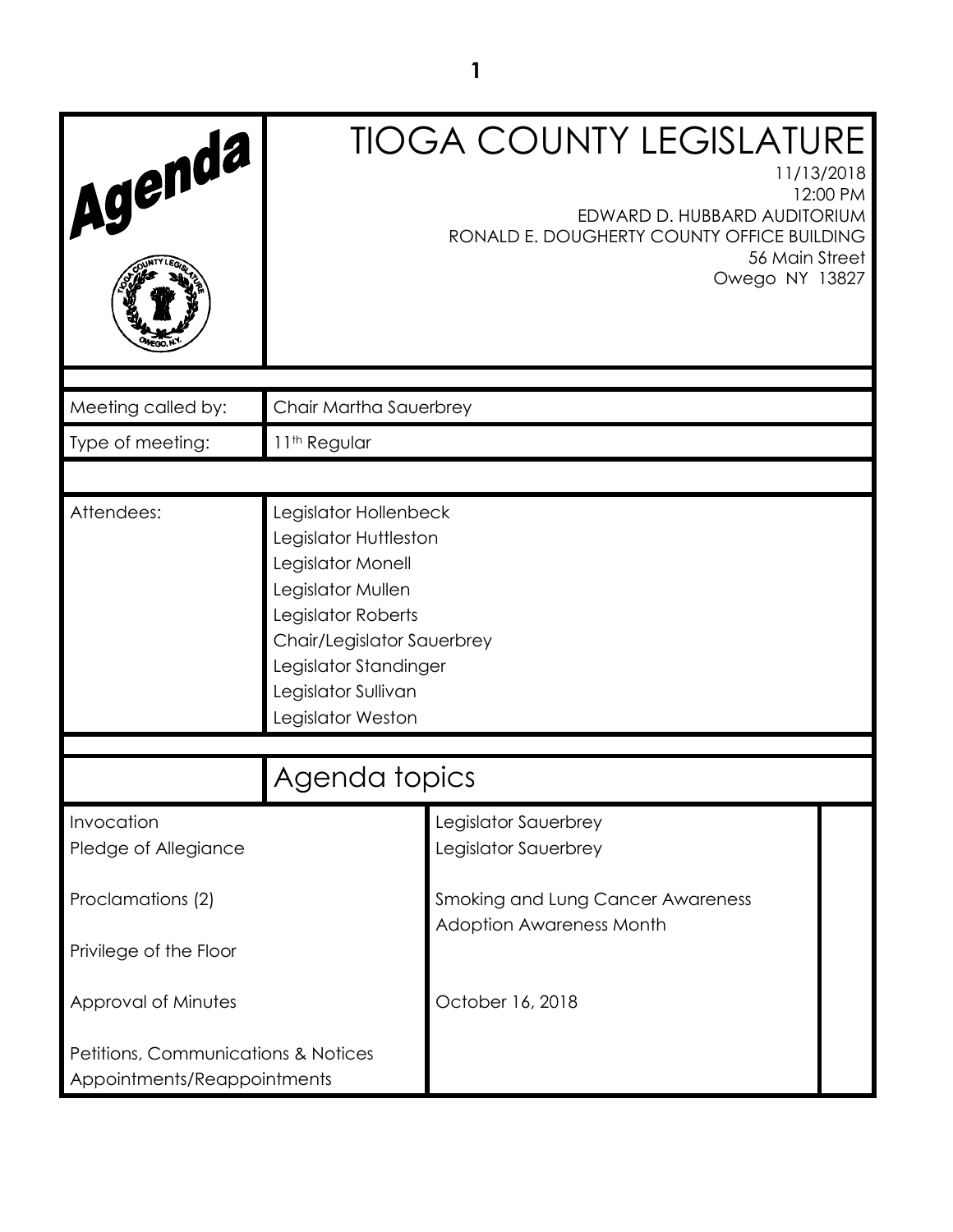| <b>Reports Standing Committees</b> |                                                                                                               |
|------------------------------------|---------------------------------------------------------------------------------------------------------------|
| <b>RESOLUTIONS:</b>                | 1. Mortgage Tax Distribution                                                                                  |
|                                    | 2. Erroneous Assessment Town of Owego                                                                         |
|                                    | 3. Amend 2018 Budget, Appropriate Fund Balance and Transfer<br>Funds to Contingency Account                   |
|                                    | 4. Amend Budget and Transfer of Funds from Contingency<br><b>Account Public Health</b>                        |
|                                    | 5. Contingency Request and Amend 2018 Budget - Jail<br><b>Personnel Services</b>                              |
|                                    | 6. Contingency Request and Amend 2018 Budget Assigned<br>Counsel                                              |
|                                    | 7. Amend Budget & Transfer of Funds Public Health                                                             |
|                                    | 8. Modify 2018 Budget and Transfer Funds 2016<br>State<br>Interoperable Grant Office of Emergency Services    |
|                                    | 9. Approve Supplemental Agreement for Barton & Loguidice<br>for BIN 3335360 Day Hollow Road over Foster Creek |
|                                    | 10. Authorize Contract Extension for Inmate Medical Care – 2019                                               |
|                                    | 11. Authorize Contract between NYS Office of Indigent Legal<br>Services and Tioga County                      |
|                                    | 12. Adopt State Equalization Reports                                                                          |
|                                    | 13. Resolution to Support Cornell Cooperative<br>Extension<br>Associations in the State of New York           |
|                                    | 14. Reappoint Member to the Tioga County Planning Board                                                       |
|                                    | 15. Reappoint Member to the Tioga County Planning Board                                                       |
|                                    | 16. Reappoint Member to the Tioga County Planning Board                                                       |
|                                    | 17. Reappoint Member to the Tioga County Agricultural and<br><b>Farmland Protection Board</b>                 |
|                                    | 18. Acceptance of the Application for NYSP Investigator Allen to<br>the Tioga County Fire Investigation Team  |
|                                    | 19. Acceptance of the Application for NYSP Investigator Allen to<br>the Tioga County Haz-Mat Team             |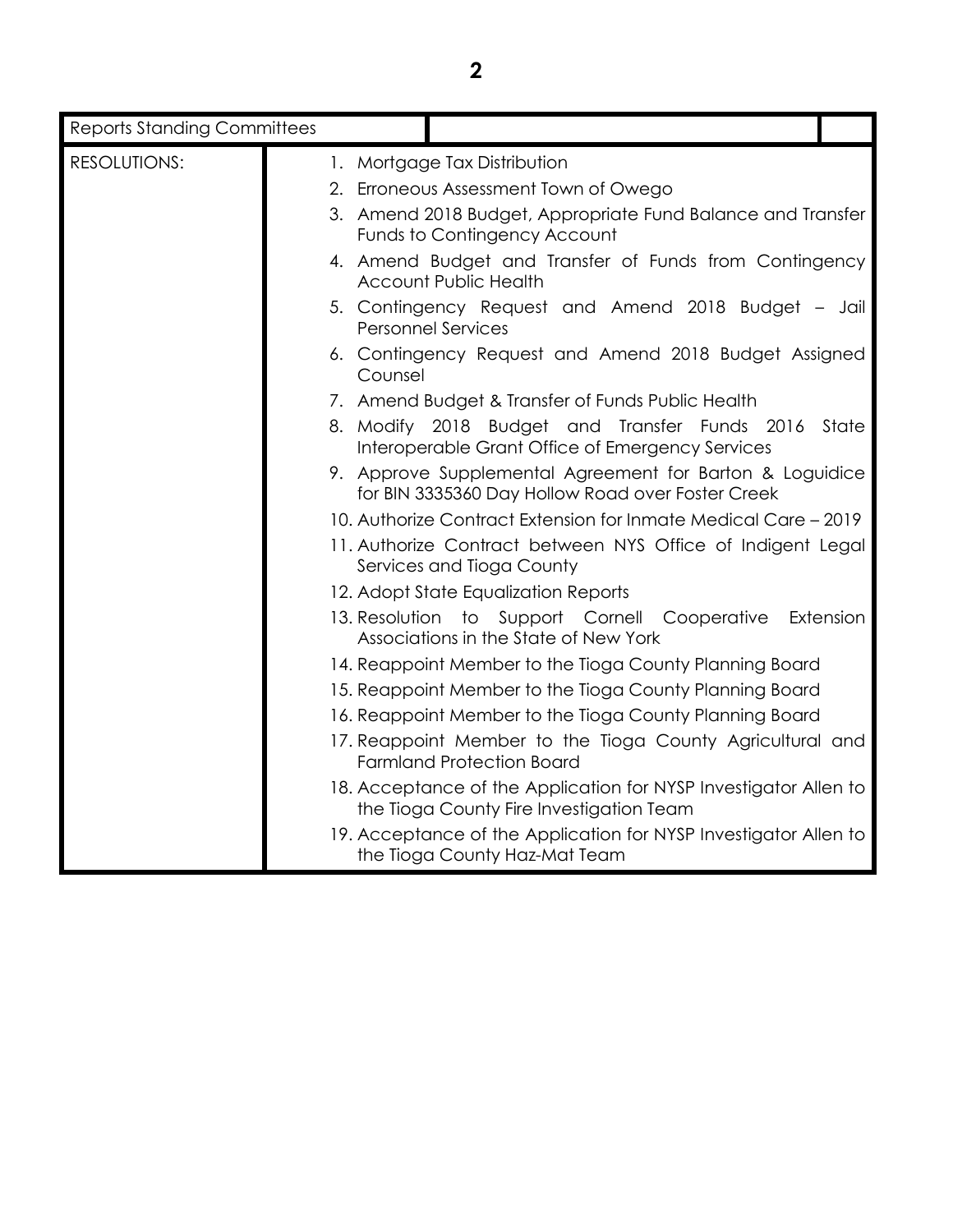#### County of Tioga EXECUTIVE PROCLAMATION

WHEREAS: Cancer is the second leading cause of death in the United States with lung cancer being the leading cause of cancer deaths; and

WHEREAS: The leading cause of lung cancer in the United States is caused by smoking, which not only affects the individual smoking but others around them who are exposed to second and third hand smoke; and

WHEREAS: 17% of adults in Tioga County are currently smokers, which is higher than the New York State and National averages of 14%; and

WHEREAS: Smoking is also a concern for our youth in Tioga County. According to the 2017 Tioga County Prevention Needs Assessment data, 17.3% of students reported smoking cigarettes in their lifetime and 23.1% reported using an ecigarette in their lifetime; and

WHEREAS: Continued education and outreach can be used to help decrease the number of youth who are smoking cigarettes and using e-cigarettes and to help decrease the percentage of adults who are current smokers, therefore

The TIOGA COUNTY LEGISLATURE, County of Tioga, does hereby proclaim and designate the month of November 2018 as:

#### **SMOKING AND LUNG CANCER AWARENESS MONTH**

and urges that all Tioga County residents who are current smokers learn about smoking cessation programs to help protect themselves and those around them and urges parents to educate their teens about the dangers of becoming addicted to tobacco.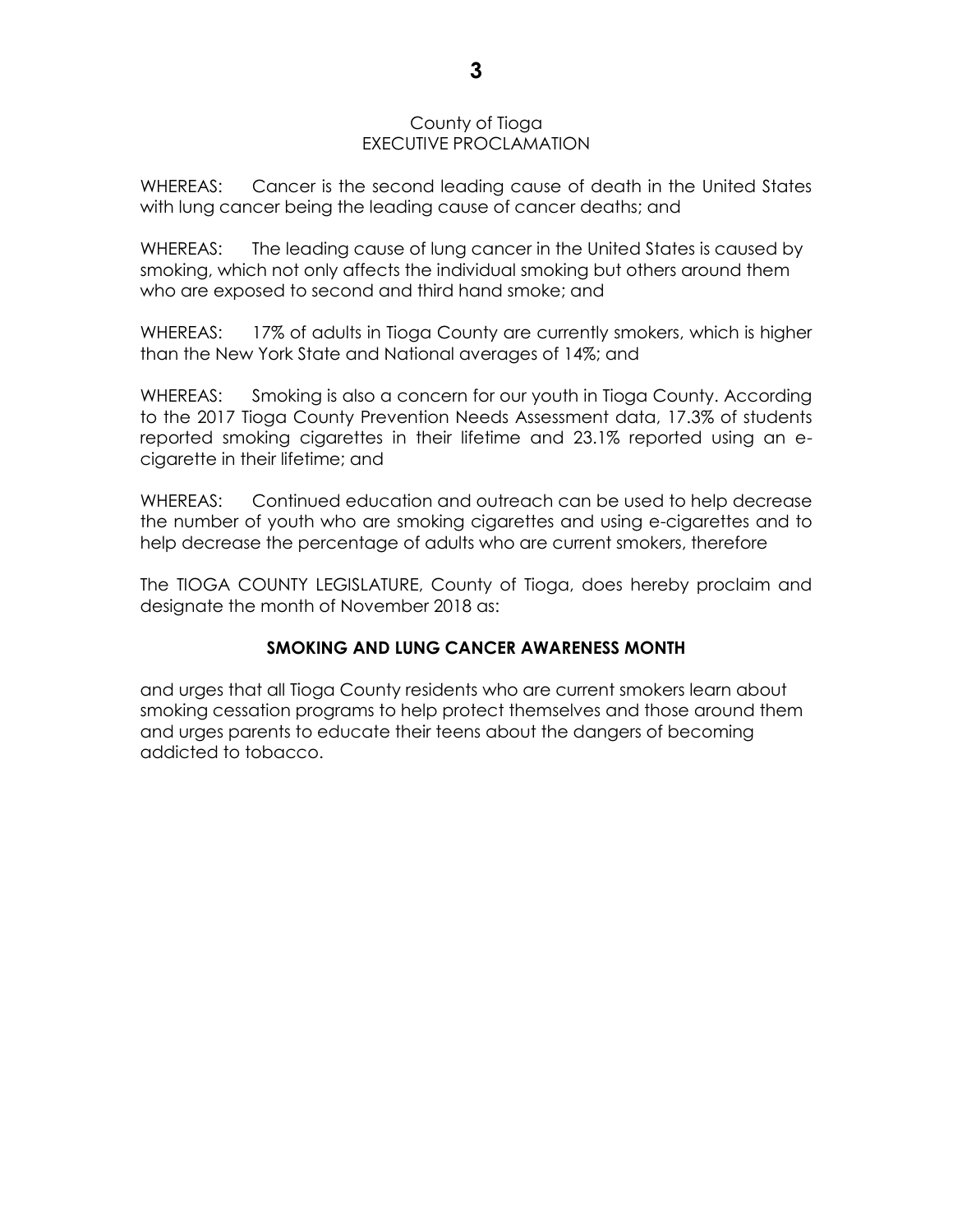#### **PROCLAMATION**

This November marks the 28th annual National Adoption Month. November 17, 2018 is National Adoption Day. Our task is to find permanent homes for all our children. Tioga County has finalized three adoptions this year so far and has three pending for the remainder of 2018. Every child in America and Tioga County deserves a permanent, loving forever family and home; and

WHEREAS: Tioga County adoptive families serve as a source of love, identity, self-esteem and support for children freed for adoption in Tioga County; and

WHEREAS: Tioga County adoptive families provide a safe and stable home and a nurturing environment where children freed for adoption have the opportunity to live full and productive lives; and

WHEREAS: Accepting responsibility for the care of these children has proven to be very rewarding for many adoptive parents; and

WHEREAS: Numerous public and private agencies work to increase the public's awareness of the needs of children freed for adoption, and the enduring and valuable contribution of adoptive families; and

WHEREAS: It is appropriate to recognize all those in Tioga County who work together on the behalf of children freed for adoption; the adoptive families and the professional staff dedicated to ensuring these children become members of a stable and loving family; now therefore

THE TIOGA COUNTY LEGISLATURE does hereby Proclaim November as

#### **ADOPTION AWARENESS MONTH**

in Tioga County and call upon all citizens, community agencies, religious organizations, medical facilities and businesses to increase their participation in our efforts to recognize adoptive families in Tioga County.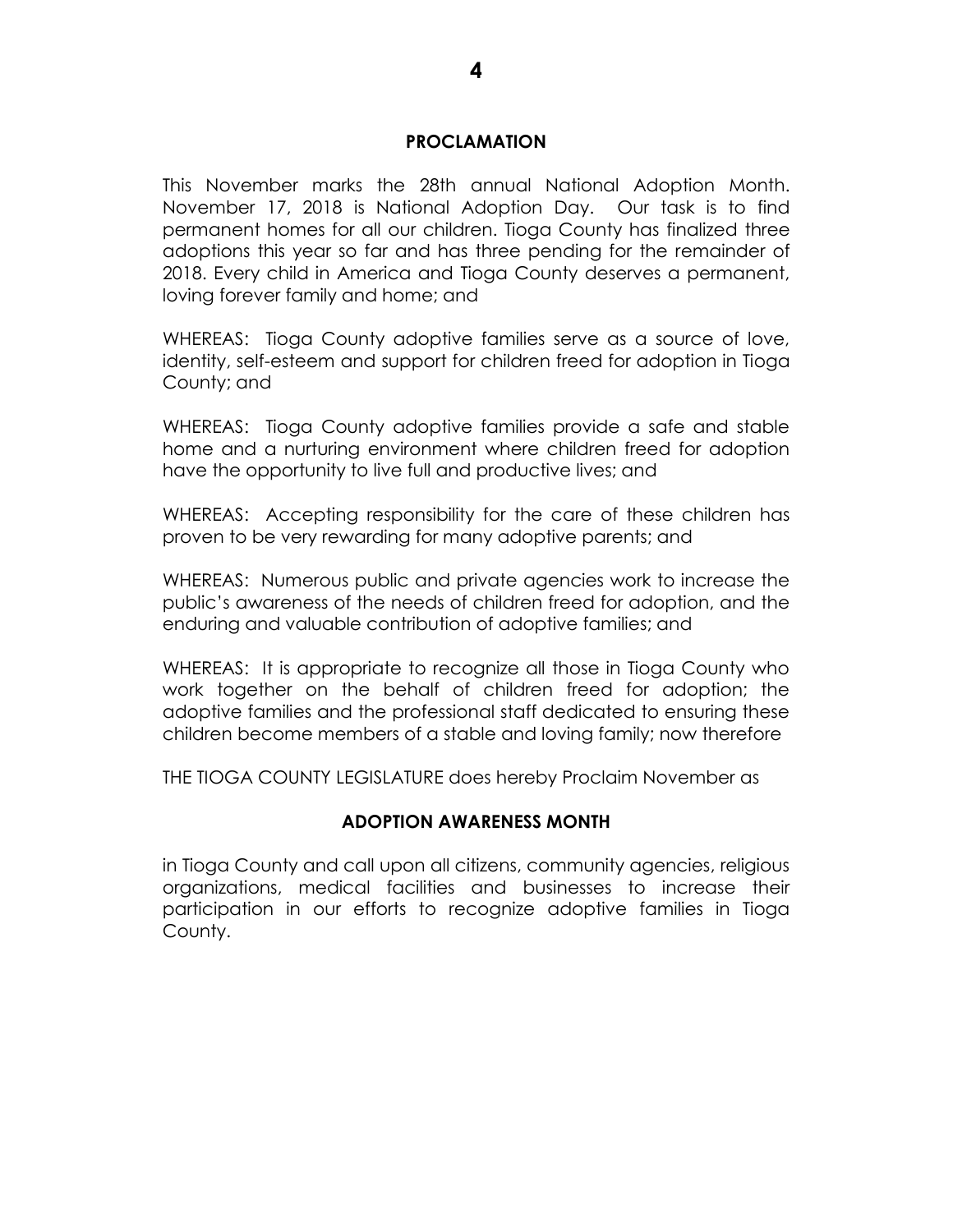#### REFERRED TO: ADMINISTRATIVE SERVICES

RESOLUTION NO: -18 MORTGAGE TAX DISTRIBUTION

RESOLVED: That the mortgage tax report for the period April 1, 2018 to September 30, 2018 be and it hereby is accepted; further

RESOLVED: That the County Treasurer be authorized and directed to pay to the Supervisors of the several Towns and the Treasurers of the several Villages the amounts apportioned to them as follows:

| Barton (Town)           | \$<br>17,592.25 |
|-------------------------|-----------------|
| Berkshire (Town)        | 11,344.94       |
| Candor (Town)           | 23,183.64       |
| Candor (Village)        | 3,983.24        |
| Newark Valley (Town)    | 13,082.57       |
| Newark Valley (Village) | 3,825.89        |
| Nichols (Town)          | 6,512.45        |
| Nichols (Village)       | 1,297.65        |
| Owego (Town)            | 101,254.20      |
| Owego (Village)         | 10,003.67       |
| Richford (Town)         | 4,002.23        |
| Spencer (Town)          | 18,006.63       |
| Spencer (Village)       | 1,163.08        |
| Tioga (Town)            | 15,237.31       |
| Waverly (Village)       | 18,623.20       |
|                         | \$249,112.95    |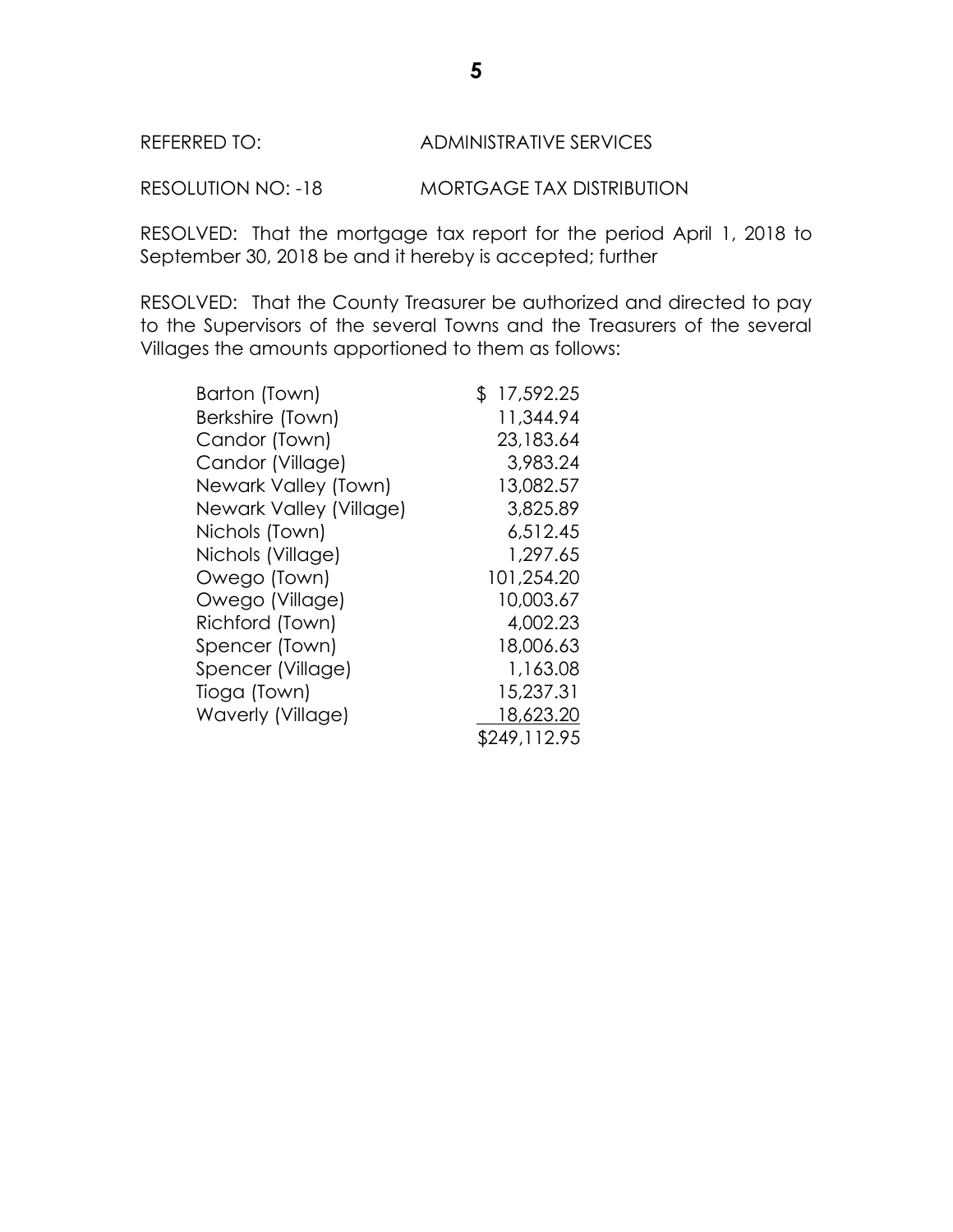# REFERRED TO: FINANCE COMMITTEE

#### RESOLUTION NO. -18 ERRONEOUS ASSESSMENT TOWN OF OWEGO

WHEREAS: An application for Corrected Tax Roll for the year 2017 indicated that parcel #11496 in the Town of Owego assessed to Pauline Properties, LLC on the 2017 tax roll of the Town of Owego and owned by Pak Owego Management, Inc. was erroneous in that on August 2, 2018 Hon. Ferris D. Lebous ordered a corrected assessed taxable value of \$310,000. A refund was issued to "Hinman, Howard, & Kattell, LLP, as attorneys," and mailed to 80 Exchange Street, P.O. Box 5250, Binghamton, NY, 13905, by the Tioga County Treasurer as stipulated by Resolution No. 214-18, adopted 9/11/2018. Calculations for the refund contained errors; be it therefore

RESOLVED: That check number 626230 from Hinman, Howard, & Kattell, LLP in the amount of \$1,132.25 represents refunded overpayment as follows:

|                  | Original Bill | R214-18 Bill | Corrected  |
|------------------|---------------|--------------|------------|
|                  | #6535         | #6535        | Bill #6535 |
| County           | 5,156.37      | 3,509.28     | 3,509.28   |
| Recycle          | 238.20        | 76.09        | 162.08     |
| <b>Town Wide</b> | 484.80        | 154.86       | 329.94     |
| Part Town        | 1,303.96      | 416.52       | 887.44     |
|                  |               |              |            |
| Owego Fire       | 1,108.32      | 354.03       | 754.29     |
| <b>Total</b>     | 8,291.65      | 4,510.78     | 5,643.03   |

And be it further

RESOLVED: That the refunded overpayment for solid waste tax of \$85.99 be credited back to the Solid Waste Fund; and be it further

RESOLVED: That the refunded overpayment for town tax of \$646.00 be credited back to the Town of Owego; and be it further

RESOLVED: That the refunded overpayment for Owego Fire tax of \$400.26 be credited back to the Owego Fire Department.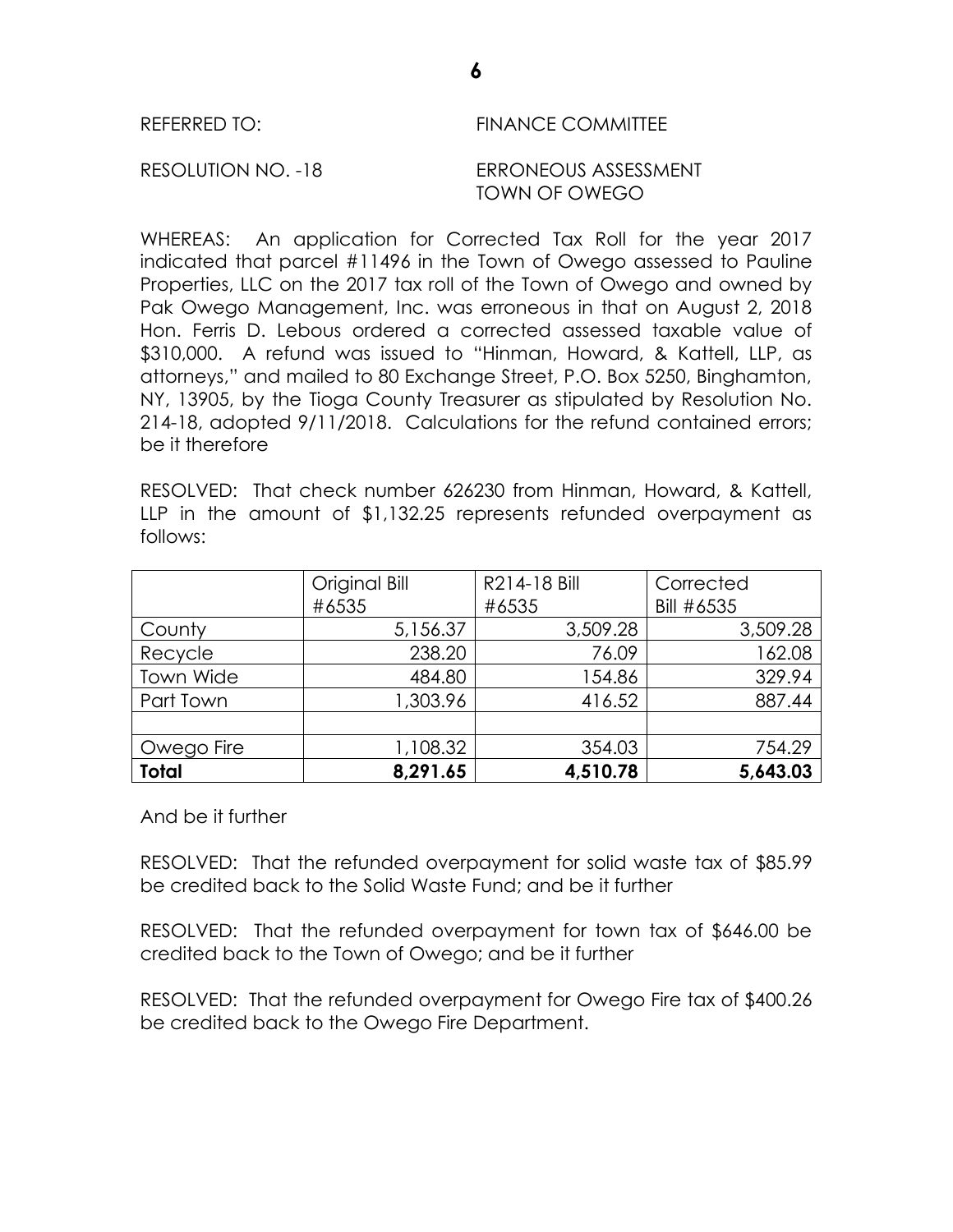# REFERRED TO: FINANCE COMMITTEE

RESOLUTION NO. -18 AMEND 2018 BUDGET, APPROPRIATE FUND BALANCE AND TRANSFER FUNDS TO CONTINGENCY ACCOUNT

WHEREAS: The Budget Officer has identified prior extraordinary contingency requests for funds needed, specifically for a Liability Insurance Claim during 2018 that funded \$272,759.41 per Resolution 98-18; and

WHEREAS: The County's Adopted 2018 Budget for Contingency Funds A1990 540715 is insufficient to cover Department requests; and

WHEREAS: Contingency Funds for \$100,000.00 will be needed to be transferred to Assigned Counsel, Early Intervention and Jail; and

WHEREAS: Legislative Approval is needed to amend the 2018 Budget and transfer Funds from Appropriated Fund Balance; therefore be it

RESOLVED: That the Tioga County Legislature authorizes the Appropriation of Fund Balance, Amendment of the 2018 Budget, and Transfer of Funds to the Contingency Account as follows:

| FROM: | 390900 General Fund - Fund Balance | \$100,000.00 |
|-------|------------------------------------|--------------|
| TO:   | A1990 540715 Contingency Account   | \$100,000.00 |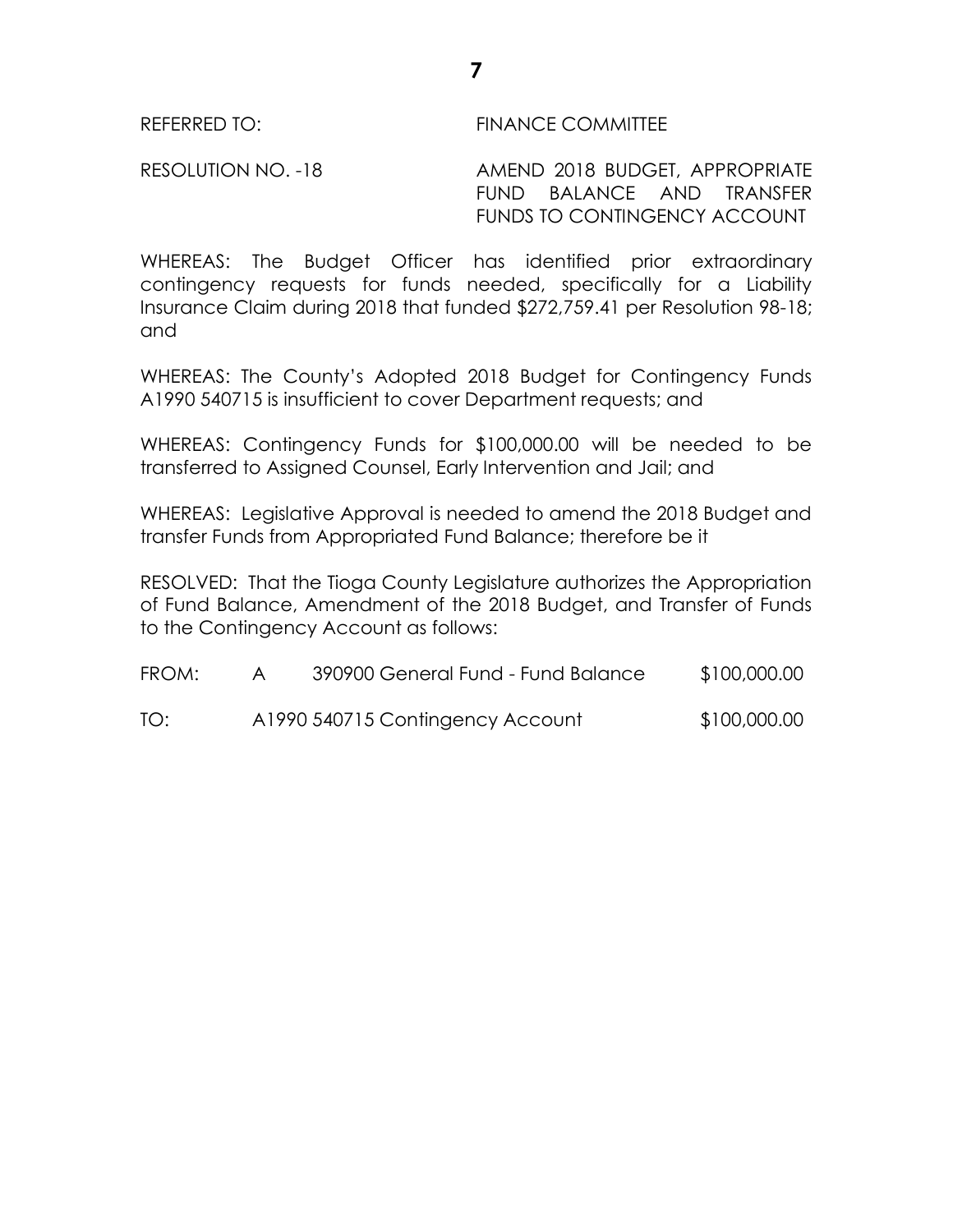| REFERRED TO: | HEALTH & HUMAN SERVICES COMMITTEE |
|--------------|-----------------------------------|
|              | <b>FINANCE COMMITTEE</b>          |

RESOLUTION NO. -18 AMEND BUDGET AND TRANSFER OF FUNDS FROM CONTINGENCY ACCOUNT PUBLIC HEALTH

WHEREAS: The costs of the New York State mandated Early Intervention program (children 0-3 years of age) are larger than the budgeted 2018 amounts; and

WHEREAS: Additional funding is needed to meet the mandated costs; and

WHEREAS: Public Health has identified the amount of additional funding needed for payments to be made in 2018; and

WHEREAS: The additional costs will result in additional state aid reimbursement; and

WHEREAS: The balance of the needed funds will need to come from the Contingency account; and

WHEREAS: Budget Amendments, Appropriation of Funds and Transfers from Contingency account require Legislative approval; therefore be it

RESOLVED: That funding be transferred and appropriated as follows:

| From:        |                                     |          |
|--------------|-------------------------------------|----------|
| A4044 434023 | State Aid: Early Intervention       | \$11,760 |
| A1990 540715 | Contingency Account                 | \$12,240 |
| lo:          |                                     |          |
| A4044 540487 | Early Intervention: Program Expense | \$24,000 |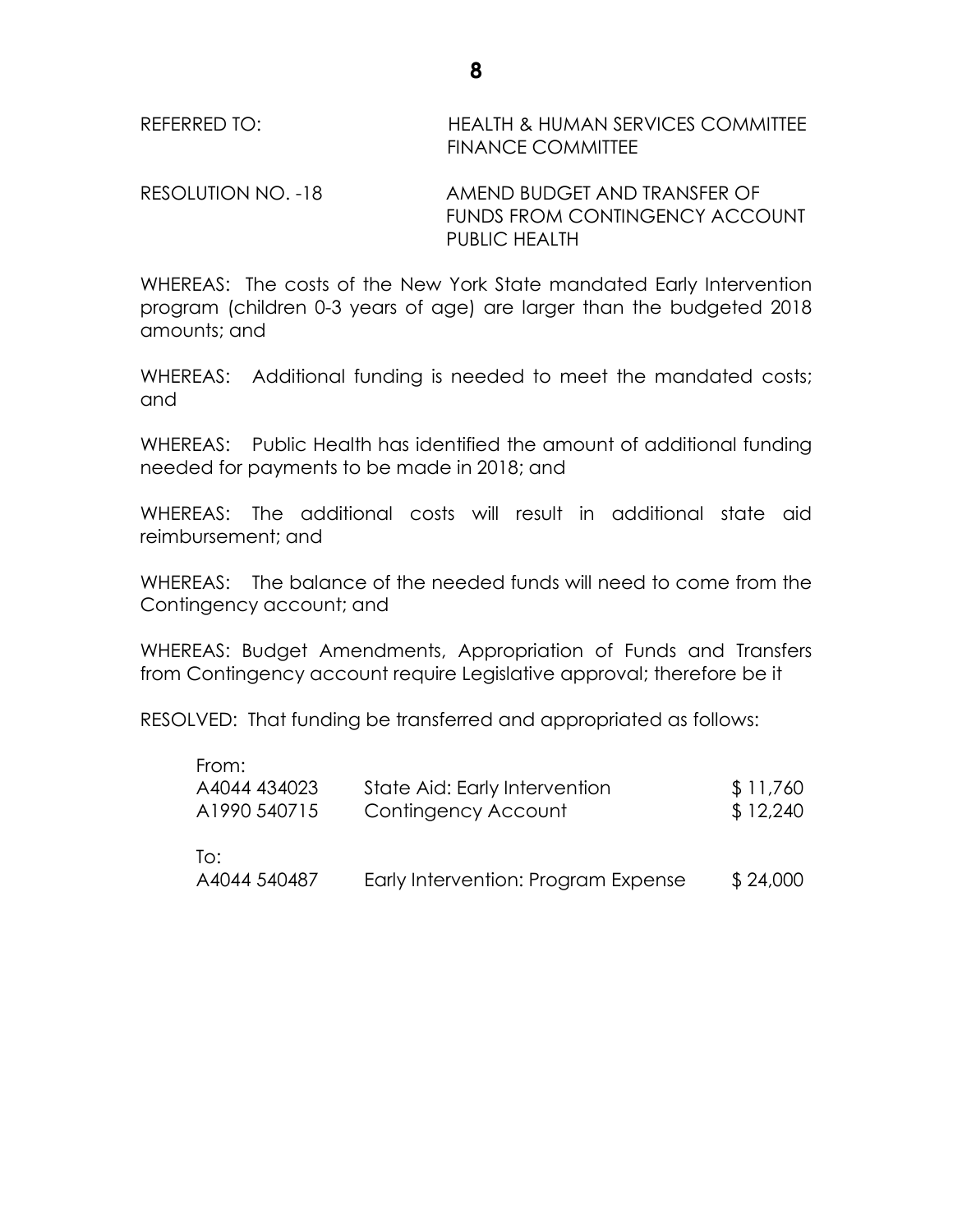# REFERRED TO: PUBLIC SAFETY COMMITTEE FINANCE COMMITTEE

RESOLUTION NO. -18 CONTINGENCY REQUEST AND AMEND 2018 BUDGET - JAIL PERSONNEL SERVICES

WHEREAS: The Jail Over-time Account will soon be depleted; and

WHEREAS: It will be necessary to re-fund this account for the remainder of 2018; now therefore be it

RESOLVED: That the following contingency funds be appropriated as follows:

|     | From: A1990 540715 Contingency        | \$65,000 |
|-----|---------------------------------------|----------|
| To: | A3150 510030 Jail Account (Over-Time) | \$65,000 |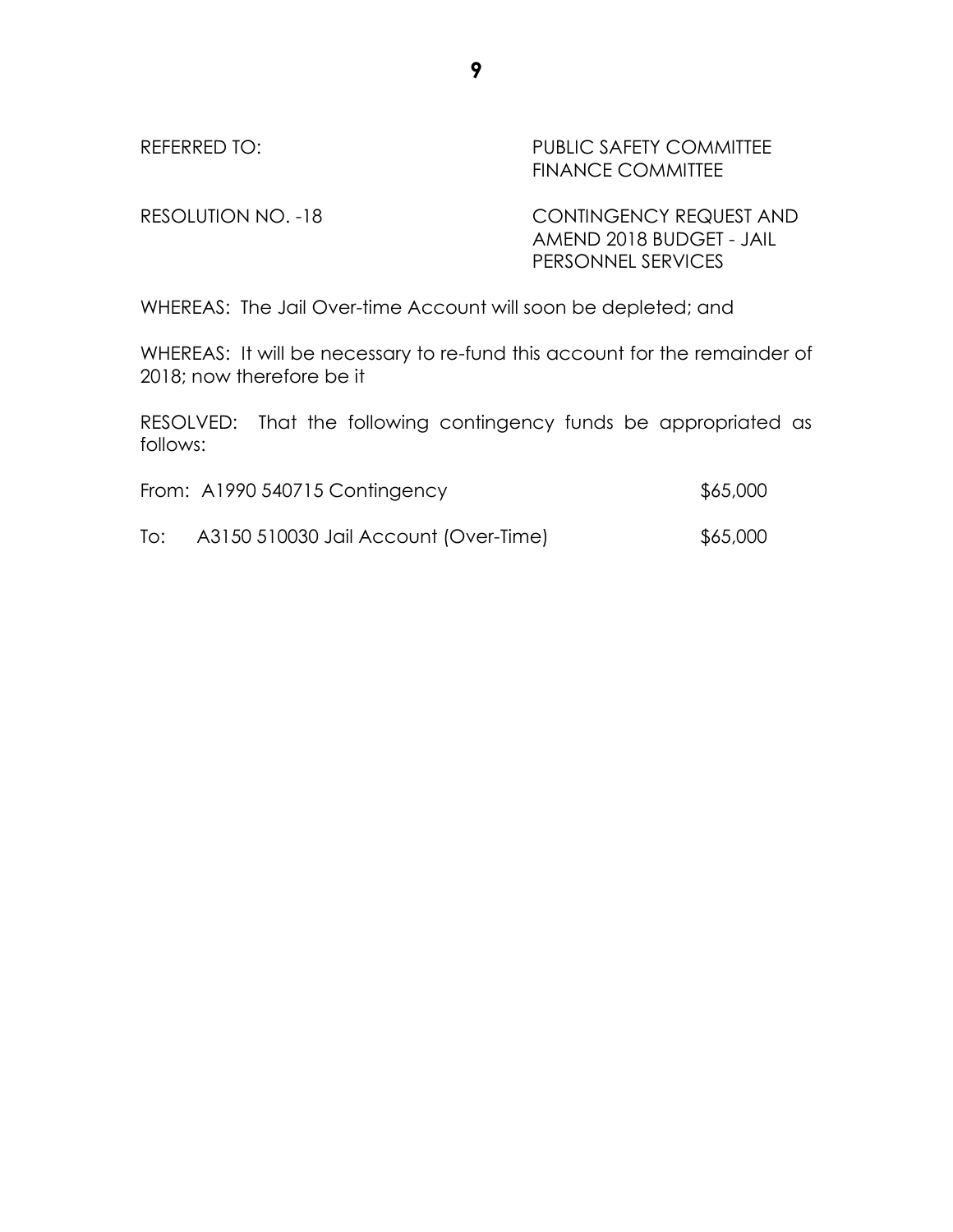REFERRED TO: FINANCE/LEGAL COMMITTEE

RESOLUTION NO. -18 CONTINGENCY REQUEST AND AMEND 2018 BUDGET ASSIGNED COUNSEL

WHEREAS: The Assigned Counsel budget has had a high number of cases for 2018 and the Assigned Counsel account will not have sufficient funds for the remainder of 2018; and

WHEREAS: Funds will need to be transferred from the Contingency Account to the Assigned Counsel Account to accommodate the increase in cases for 2018; therefore be it

RESOLVED: That the following contingency funds be appropriated as follows:

|     | From: A1990 540715 Contingency Account | \$10,000 |
|-----|----------------------------------------|----------|
| To: | A1172 540030 Assigned Counsel          | \$10,000 |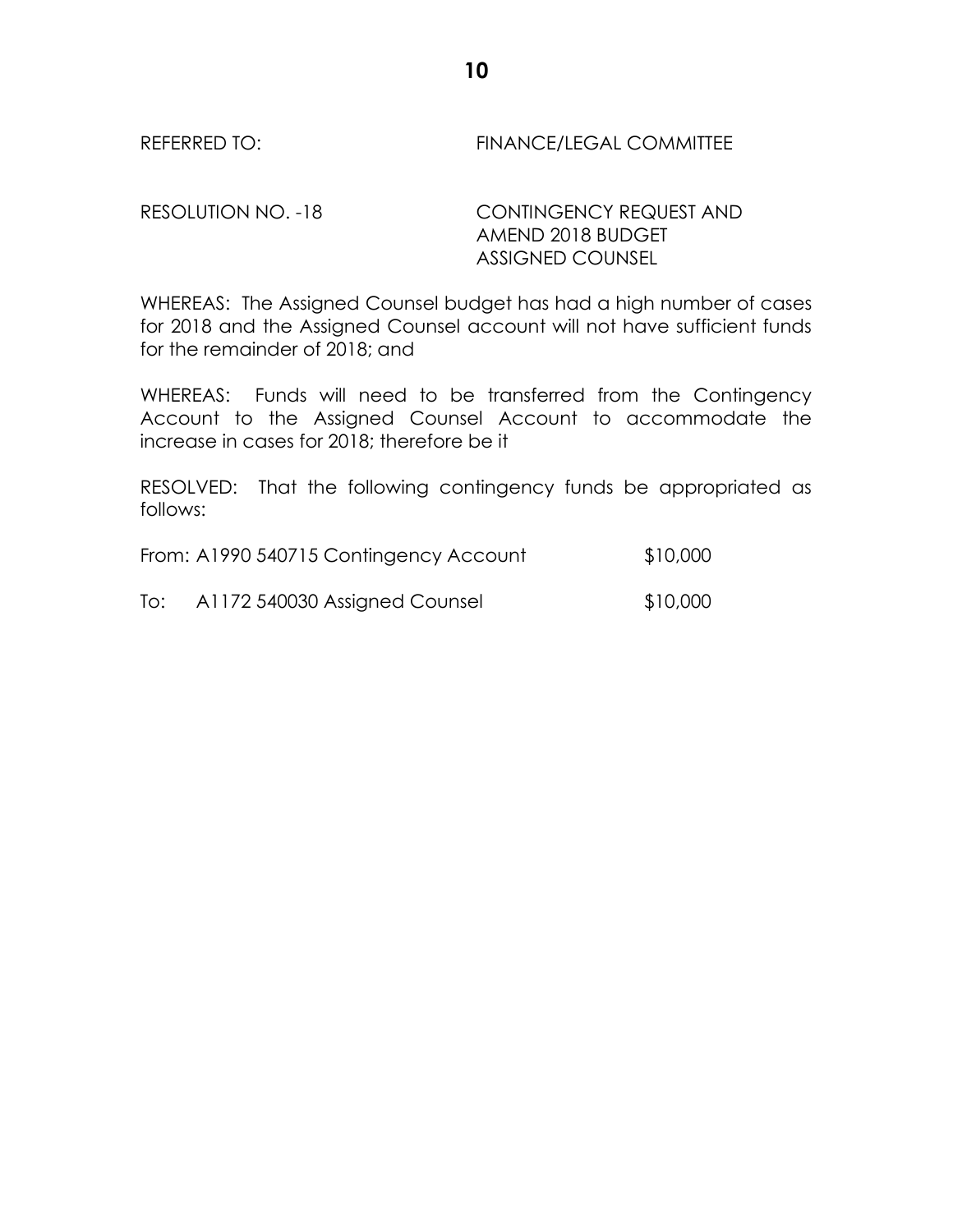# REFERRED TO: HEALTH & HUMAN SERVICES COMMITTEE FINANCE COMMITTEE

RESOLUTION NO. -18 AMEND BUDGET & TRANSFER OF FUNDS PUBLIC HEALTH

WHEREAS: The costs of the New York State mandated Handicapped Education program (children 3-5 years of age) are larger than the budgeted 2018 amounts; and

WHEREAS: Additional funding is needed to meet the mandated costs; and

WHEREAS: Public Health has identified the amount of additional funding needed in 2018; and

WHEREAS: The Treasurer has identified available funds within the Community College Tuition account; and

WHEREAS: The additional costs will result in additional revenues from Fees and state aid reimbursement; and

WHEREAS: Budget Amendments and Transfer of Funds require Legislative approval; therefore be it

RESOLVED: That funding be transferred and appropriated as follows:

| From:                        |                                                                     |                       |
|------------------------------|---------------------------------------------------------------------|-----------------------|
| A2960 434600                 | State Aid: Handicapped Education                                    | \$180,000             |
| A2960 416050                 | Fees: Handicapped Education                                         | \$15,000              |
| A2490 540487                 | <b>Community College Tuition</b>                                    | \$169,000             |
| To:                          |                                                                     |                       |
| A2960 540590<br>A2960 540710 | Handicapped Ed: Services Rendered<br>Handicapped Ed: Transportation | \$354,000<br>\$10,000 |
|                              |                                                                     |                       |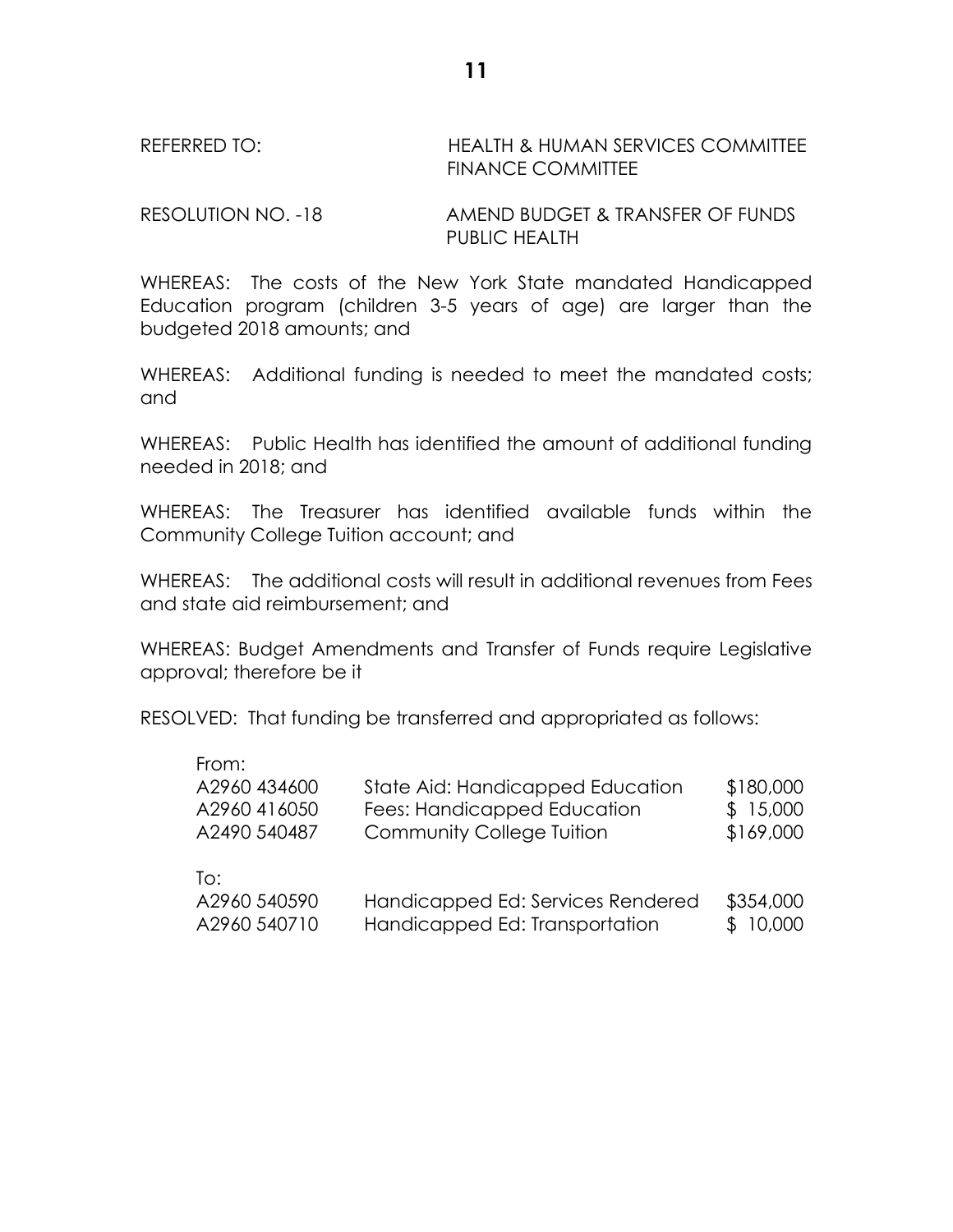| REFERRED TO:       | <b>PUBLIC SAFETY COMMITTEE</b><br><b>FINANCE COMMITTEE</b> |
|--------------------|------------------------------------------------------------|
| RESOLUTION NO. -18 | MODIFY 2018 BUDGET AND<br>TRANSFER FUNDS                   |

WHEREAS: Resolution #132-17 awarded the Office of Emergency Services a 2016 State Interoperable Communications Formula-Based Grant in the amount of \$442,981; and

2016 STATE INTEROPERABLE GRANT OFFICE OF EMERGENCY SERVICES

WHEREAS: Monies need to be transferred to fulfill the obligated contractual expenses; therefore be it

RESOLVED: That the 2018 budget be modified and transfer of funds be made as below:

FROM: A3415 520230 IO16 State Interoperable Grant 2016 (Radio & Equipment)  $$13,719.57$ TO: A3415 540140 IO16 State Interoperable Grant 2016 (Contracting Services) \$13,719.57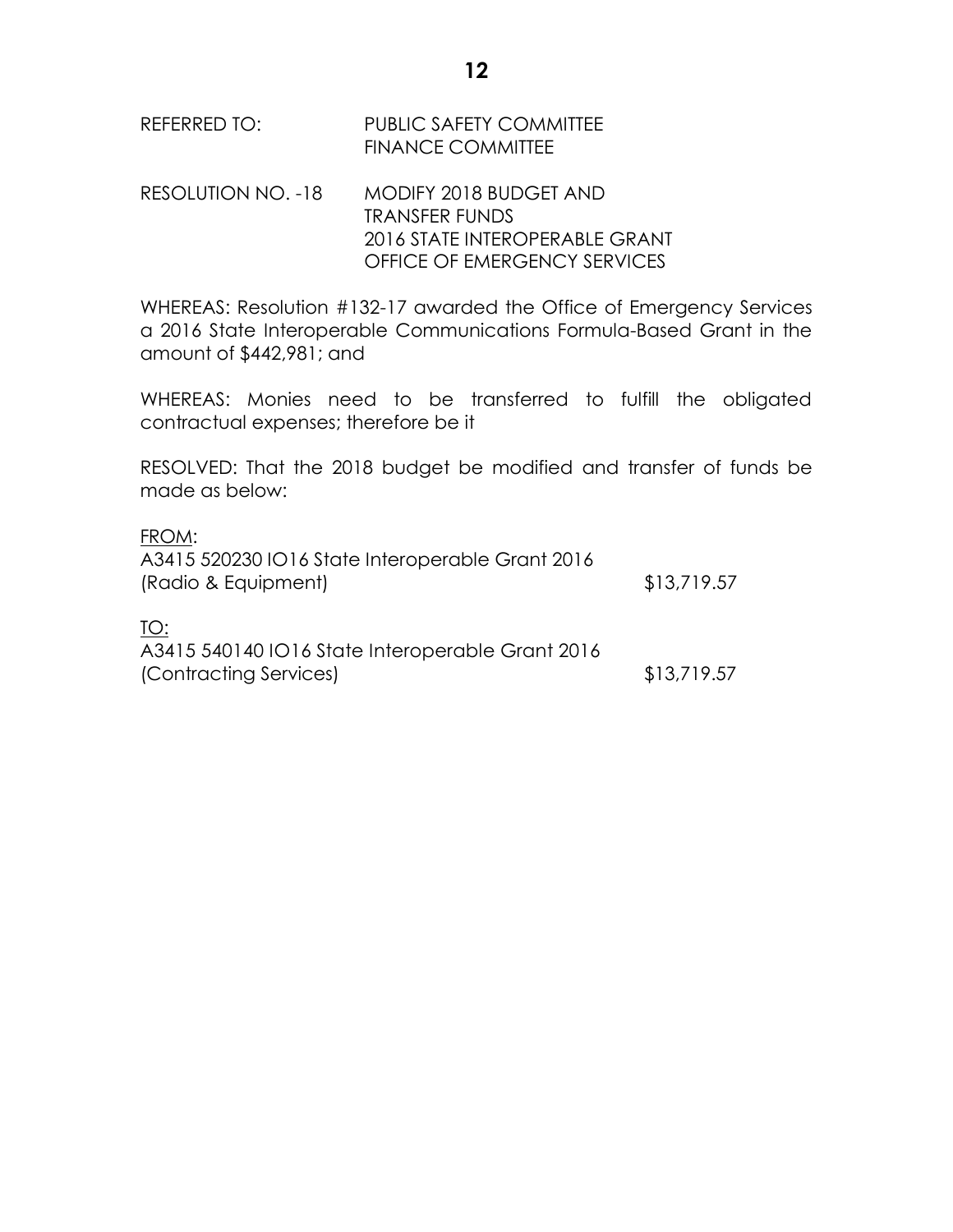#### REFERRED TO: PUBLIC WORKS

# RESOLUTION NO. -18 APPROVE SUPPLEMENTAL AGREEMENT FOR BARTON & LOGUIDICE FOR BIN 3335360 DAY HOLLOW ROAD OVER FOSTER CREEK

WHEREAS: The Tioga County Legislature awarded design services to Barton & Loguidice for the Day Hollow Road Bridge over Foster Creek BIN 3335360 on Resolution 296-15; and

WHEREAS: This is a federally funded project and right-of-way and construction support services are included; and

WHEREAS: The Commissioner of Public Works received a proposal for rightof-way services and construction support services for this project from Barton & Loguidice Engineers, Liverpool, NY; and

WHEREAS: The proposal for this supplemental agreement came in at \$15,000; therefore be it

RESOLVED: That the Tioga County Legislature authorize the Supplemental Agreement not to exceed the amount of \$15,000 to be paid out of the Day Hollow Road Bridge (BIN 3335360) account H5110 540002 H1605.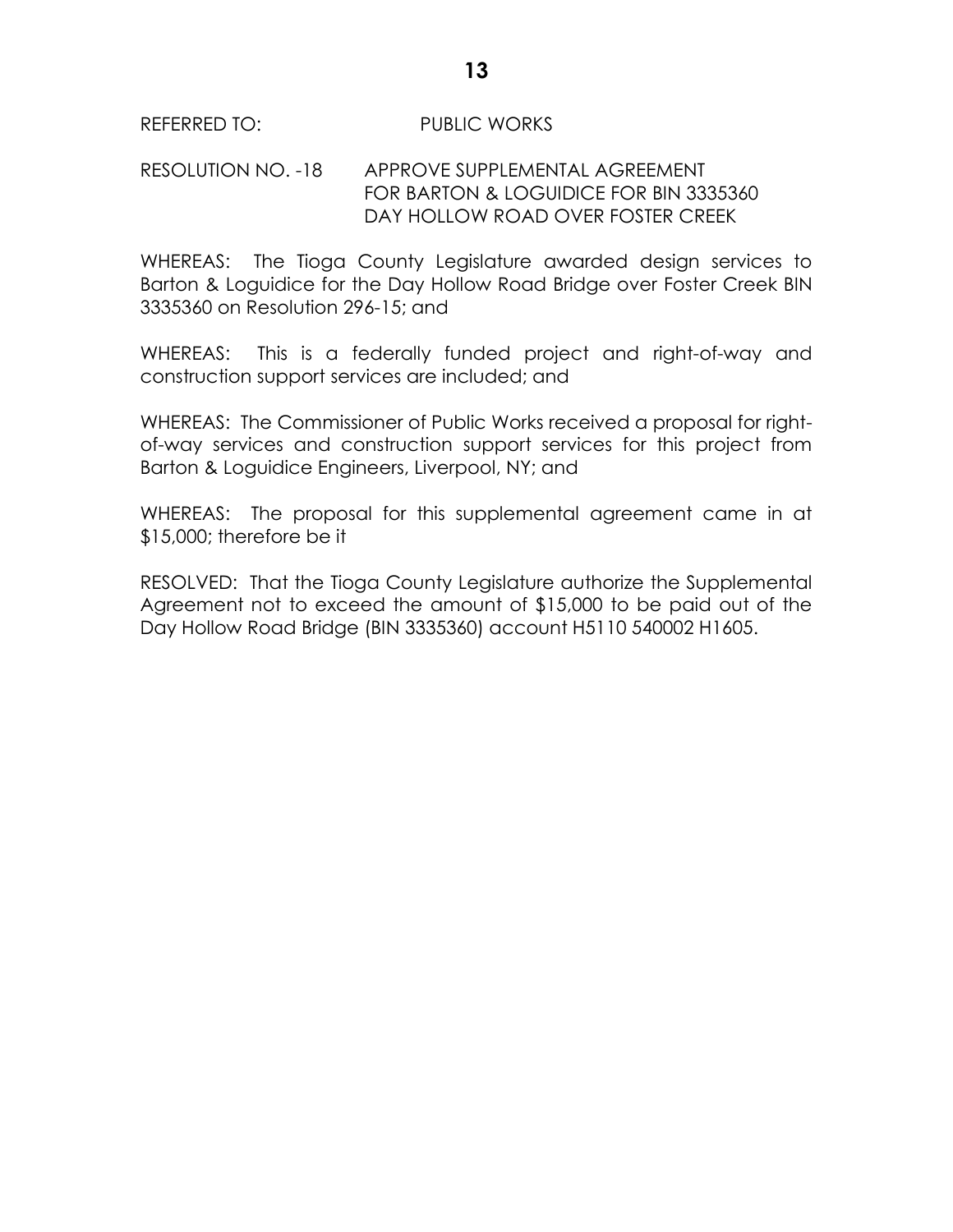REFERRED TO: The South of the PUBLIC SAFETY COMMITTEE

RESOLUTION NO. -18 AUTHORIZE CONTRACT EXTENSION FOR INMATE MEDICAL CARE - 2019

WHEREAS: The Sheriff's Office contracts with Correctional Medical Care Inc. (CMC); CBH Medical, P.C., and SM Dental, P.C. to provide medical care to the inmates of the Tioga County Jail; and

WHEREAS: The current contract which will expire on December 31, 2018, provides for the option of extending the contract for an additional one year period; and

WHEREAS: The Sheriff's Office is desirous to extend the current contract one additional year for an annual fee of \$638,862; and

WHEREAS: Funding for this contract will be appropriated in the 2019 budget and the Tioga County Attorney has approved the contract amendment; be it therefore

RESOLVED: That the Tioga County Legislature authorize the Tioga County Sheriff's Office to enter into a contract with Correctional Medical Care, Inc.; CBH Medical, P.C., and SM Dental, P.C.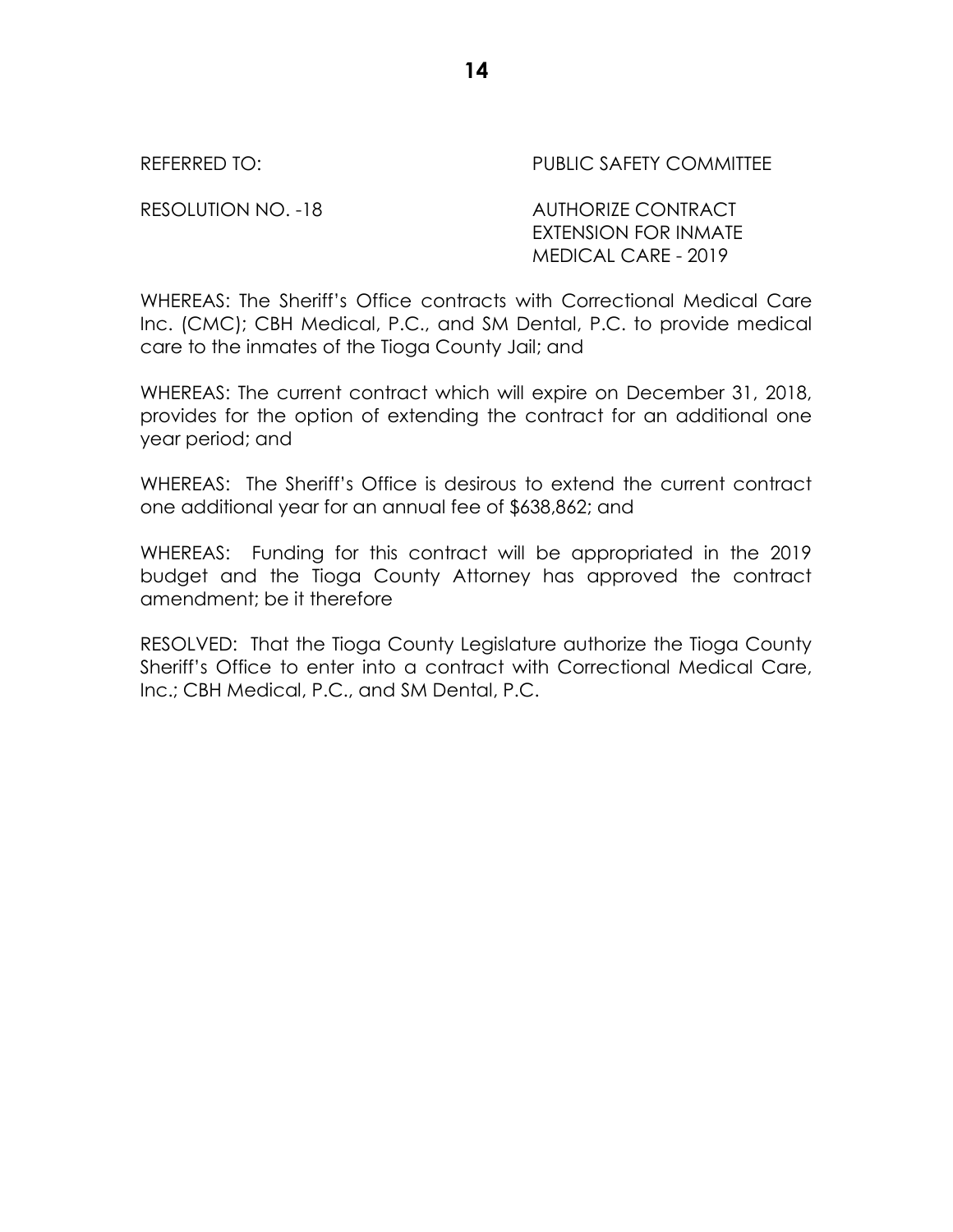#### RESOLUTION NO. -18 AUTHORIZE CONTRACT BETWEEN NYS OFFICE OF INDIGENT LEGAL SERVICES AND TIOGA COUNTY

WHEREAS: The New York State Office of Indigent Legal Services has approved the distribution of funds to counties in New York for the purpose of improving the quality of representation for persons who are legally entitled to counsel but cannot afford to hire an attorney; and

WHEREAS: Said funds are available through a five year agreement with the NYS Office of Indigent Legal Services with an initial budget and an increasing amount available on each successive year subject to state appropriation; and

WHEREAS: The amount allocated to Tioga County from NYS for the fiscal year 2018 is \$154,234; and

WHEREAS: The NYS Office of Indigent Legal Services intends to add an additional \$154,234 to the Tioga County budget on each of the following four fiscal years to reach a projected year five budget of \$771,014 with the intent to maintain that level of funding thereafter; and

WHEREAS: It is necessary for Tioga County to approve entering into a five year agreement with NYS Office of Indigent Legal Services and adopt the first year one budget in an amount not to exceed \$154,234; and

WHEREAS: Subsequent year's budgets will be presented to the Tioga County Legislature for approval; now therefore be it

RESOLVED: That the Tioga County Legislature hereby approves the year one budget of said distribution in an amount not to exceed \$154,234 and further approves entering into a five year contract with the NYS Office of Indigent Legal Services; and be it further

RESOLVED: That the Tioga County Legislature hereby authorizes the Chair of the Legislature to execute said year one distribution contract with the NYS Office of Indigent Legal Services.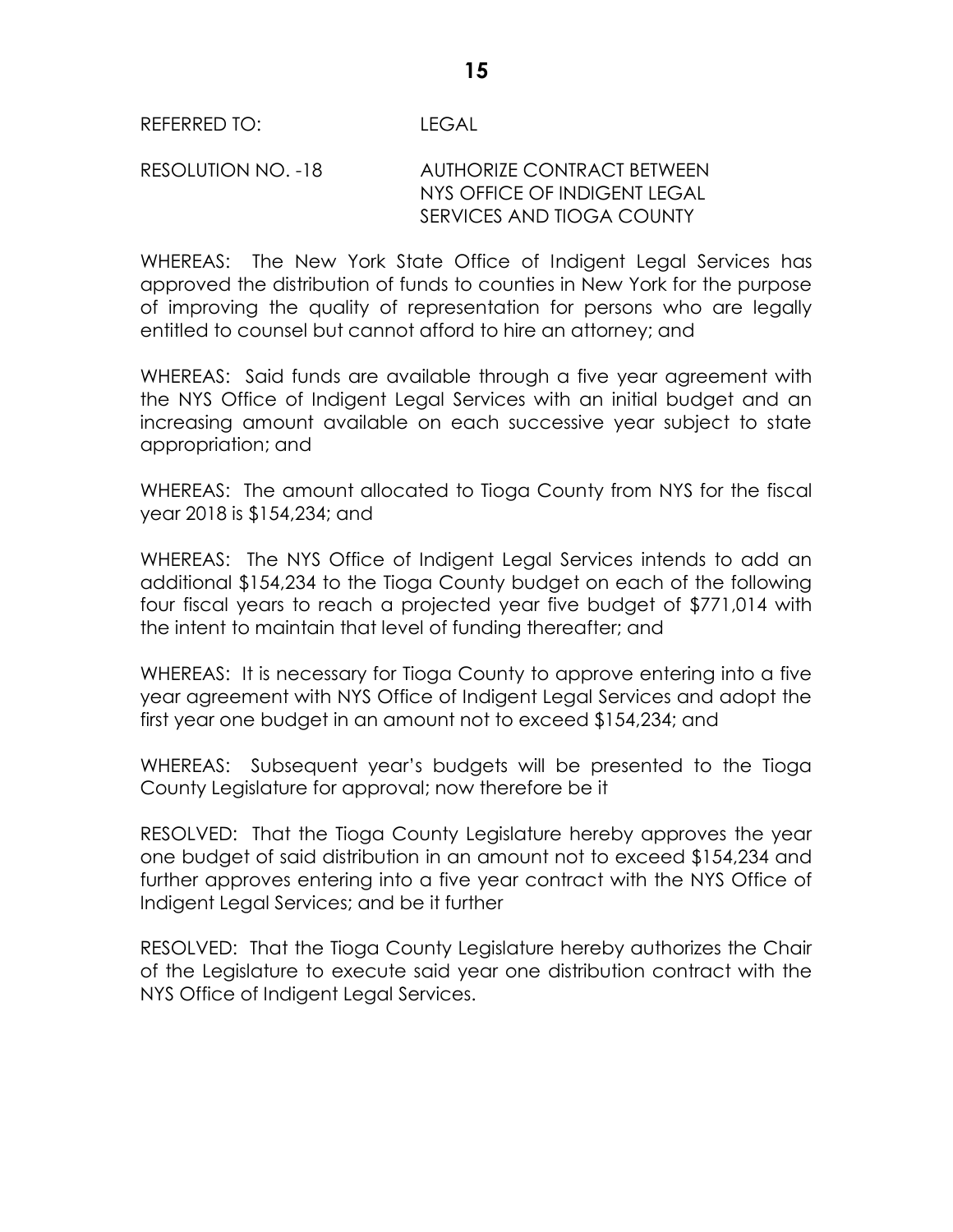REFERRED TO: ADMINISTRATIVE SERVICES COMMITTEE

RESOLUTION NO. -18 ADOPT STATE EQUALIZATION REPORTS

RESOLVED: That the State Equalization Reports for County Tax be and the same hereby are approved, and that the County tax rates be the rates used in computing taxes in the several Towns.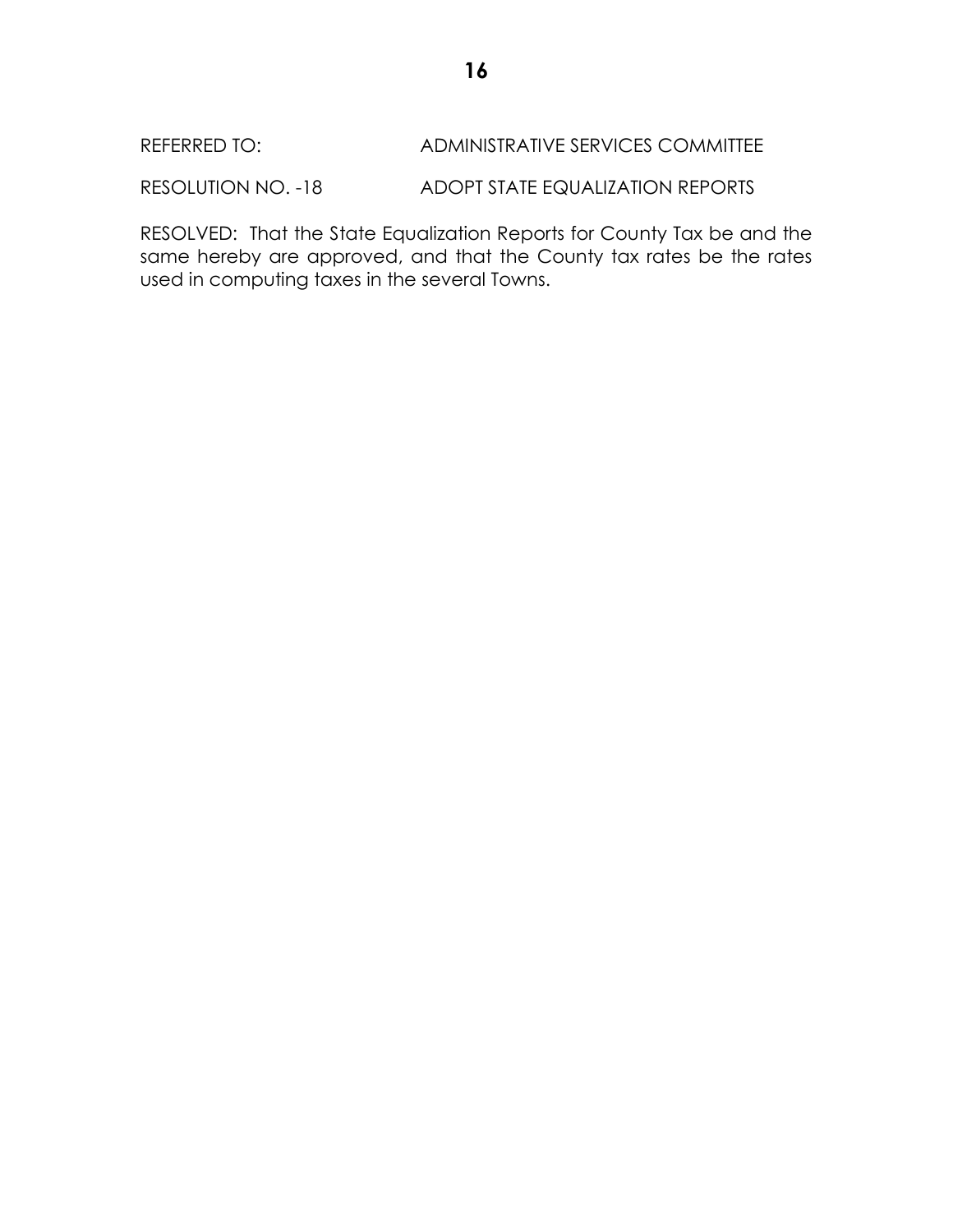# RESOLUTION NO. -18 RESOLUTION TO SUPPORT CORNELL COOPERATIVE EXTENSION ASSOCIATIONS IN THE STATE OF NEW YORK

WHEREAS: The mission of Cornell Cooperative Extension is "CCE puts knowledge to work in pursuit of economic vitality, ecological sustainability and social well-being. We bring local experience and research based solutions together, helping New York State families and communities thrive in our rapidly changing world"; and WHEREAS: NYS County Law 224 adopted in 1914 established the ability for NYS and County's to contribute funds to support the creation of Cornell Cooperative Extension Associations in each county and there are now 56 associations across NYS; and

WHEREAS: The key objectives of the associations as stated in their constitutions, are

- o To provide for an association of residents in cooperation with Cornell University and USDA.
- o To extend educational resources of Cornell (including Ag and Life Sciences, Human Ecology, Vet Med), land grant system, and other educational institutions to foster economic, social, and environmental improvement of individuals families, and communities.
- o To further the objectives of CCE associations and the CCE system in the fields of agriculture, community and economic vitality, environment and energy, nutrition and healthy families, and youth development; and

WHEREAS: Cornell Cooperative Extension Associations provide research and experienced based information and programs that are aligned with the primary mission areas of the National Institute of Food and Agriculture and the programs are tailored to meet the needs of local communities in order:

- o To strengthen and support gardening, agriculture, and our local FOOD system.
- o To improve individual and community nutrition, HEALTH and overall well-being in a healthy environment.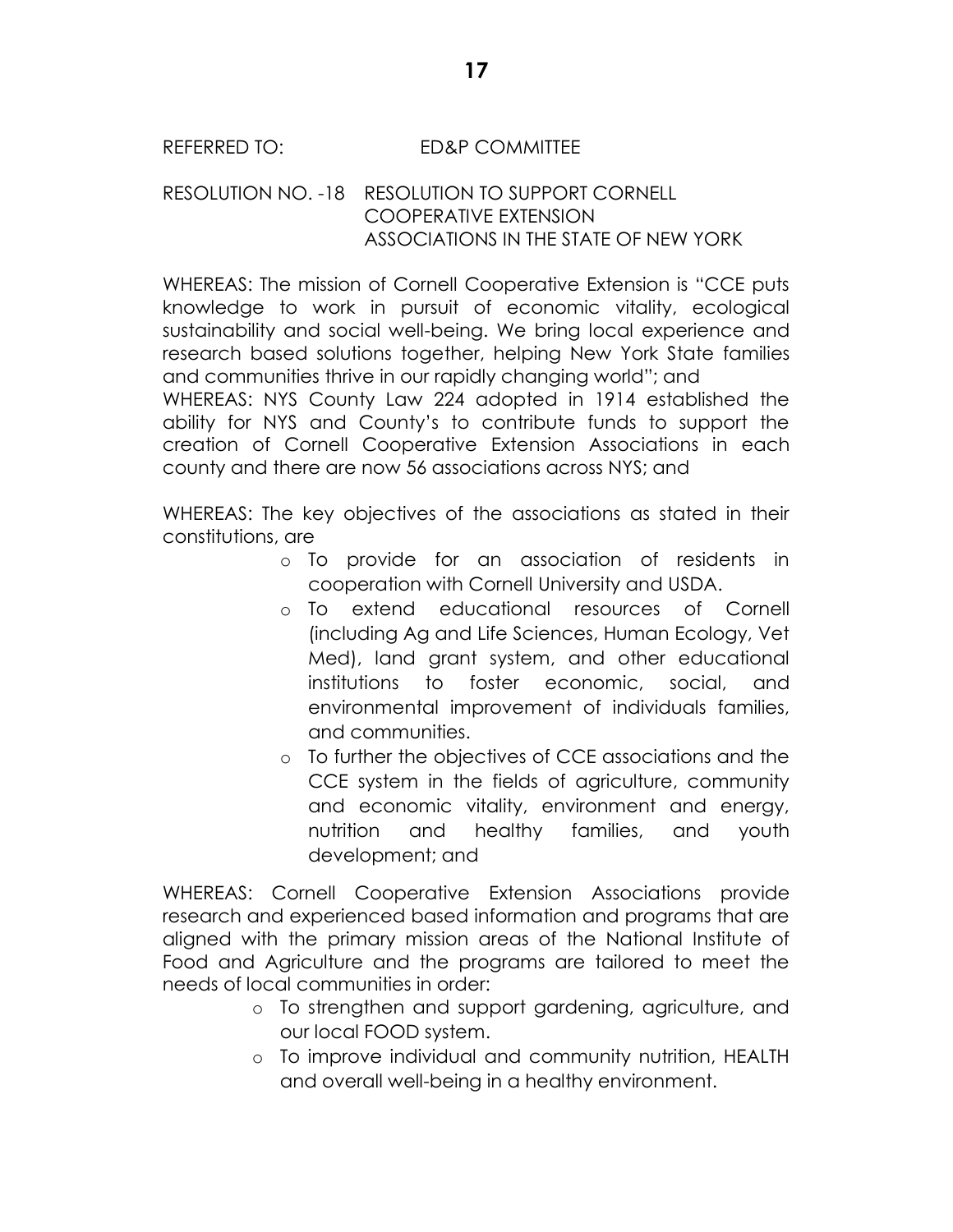o To provide YOUTH with opportunities to have fun and learn valuable life skills from caring adults; and

WHEREAS: CCE programs are directly linked to a list of 8 of 16 goals of Governor Cuomo's initiatives for improving NYS, and CCE educators are key community partners in helping to implement these initiatives state-wide, including maximizing agriculture and beverage production, strengthening the upstate economy, promoting a healthier NY, fighting poverty, preserving our environment, building opportunity through education, designing a clean energy economy, and investing in tourism; and

WHEREAS: CCE associations are invaluable partners at the County level and NYS expects CCE educators to assist in supporting state initiatives; and

WHEREAS: Costs for operating CCE Associations (501C3 subordinate organizations) have increased significantly yet the annual funding allocated by the state for this system has remained stagnant for more than 20 years; therefore be it

RESOLVED: That the Legislature of Tioga County, requests that NYS allocate an additional \$4 million dollars per year to County Law 224A funding to a total of \$8 million to support Cooperative Extension Associations in NYS.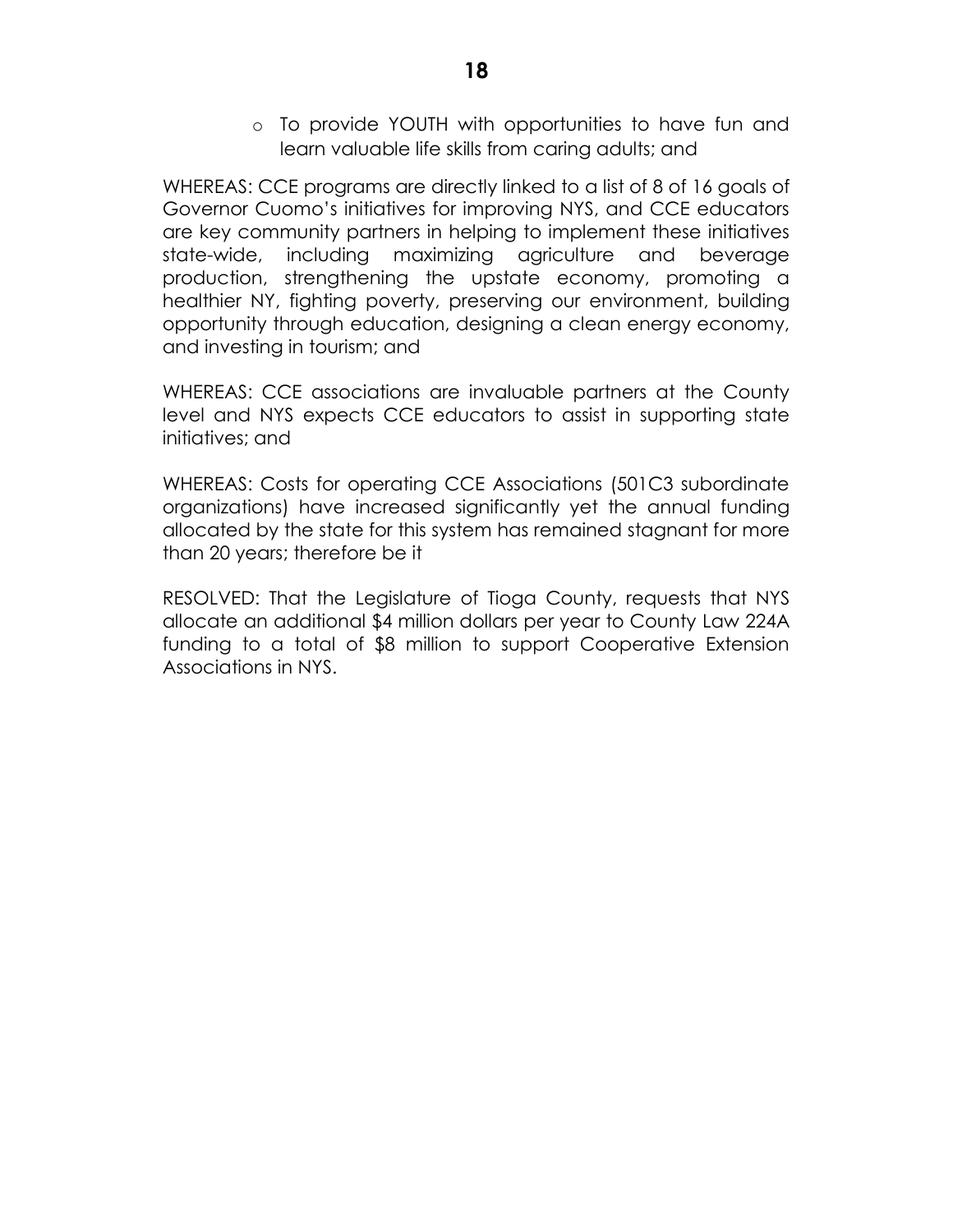RESOLUTION NO. -18 RE-APPOINT MEMBER TO THE TIOGA COUNTY PLANNING BOARD

WHEREAS: Pam Moore's position on the Tioga County Planning Board representing the Town of Nichols expires on 12/31/2018; and

WHEREAS: The Nichols Town Board has nominated Pam Moore to serve another three-year term as their representative, and she is willing and able to do so; therefore be it

RESOLVED: That the Tioga County Legislature hereby reappoint Pam Moore to the Tioga County Planning Board for another three-year term of 1/1/2019 – 12/31/21.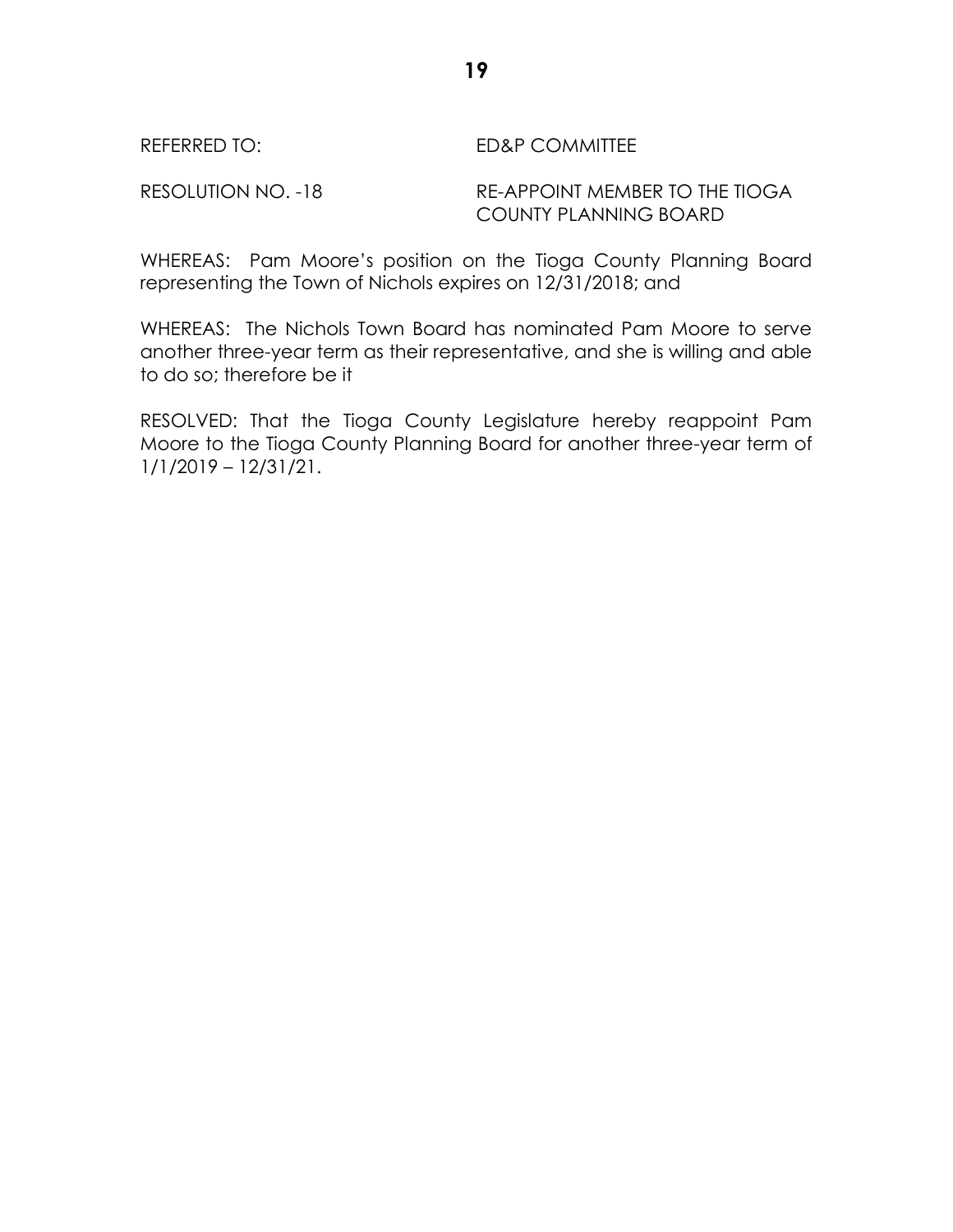RESOLUTION NO. -18 RE-APPOINT MEMBER TO THE TIOGA COUNTY PLANNING BOARD

WHEREAS: John Current's position on the Tioga County Planning Board representing the Town of Owego expires on 12/31/2018; and

WHEREAS: The Owego Town Board has nominated John Current to serve another three-year term as their representative, and he is willing and able to do so; therefore be it

RESOLVED: That the Tioga County Legislature hereby reappoint John Current to the Tioga County Planning Board for another three-year term of 1/1/2019 – 12/31/21.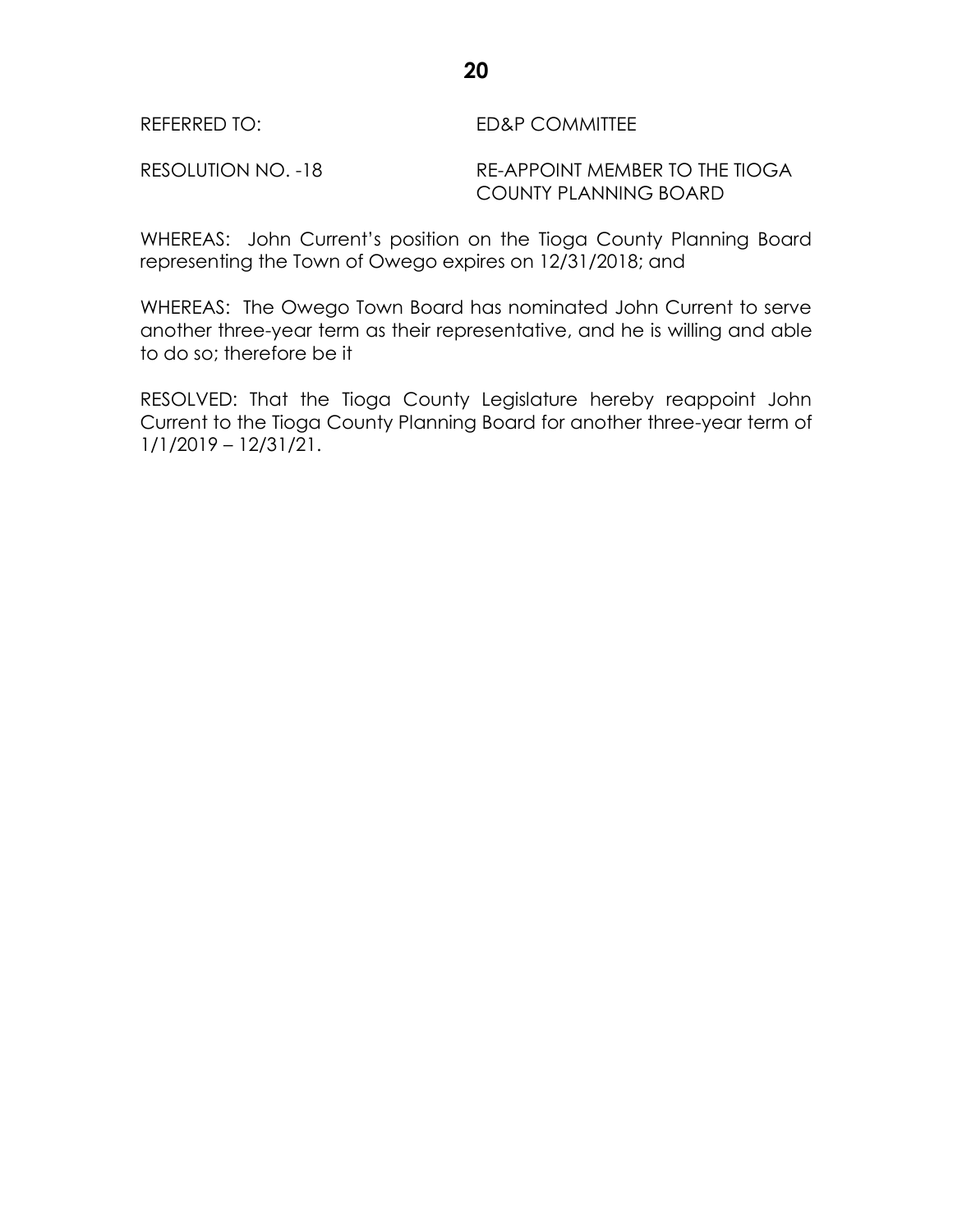RESOLUTION NO. -18 RE-APPOINT MEMBER TO THE TIOGA COUNTY PLANNING BOARD

WHEREAS: Chelsea Robertson's position on the Tioga County Planning as an alternate at-large member expires on 12/31/2018; and

WHEREAS: Chelsea Robertson is willing and able to serve another threeyear term in this position; therefore be it

RESOLVED: That the Tioga County Legislature hereby reappoint Chelsea Robertson to the Tioga County Planning Board for another three-year term of 1/1/2019 – 12/31/21.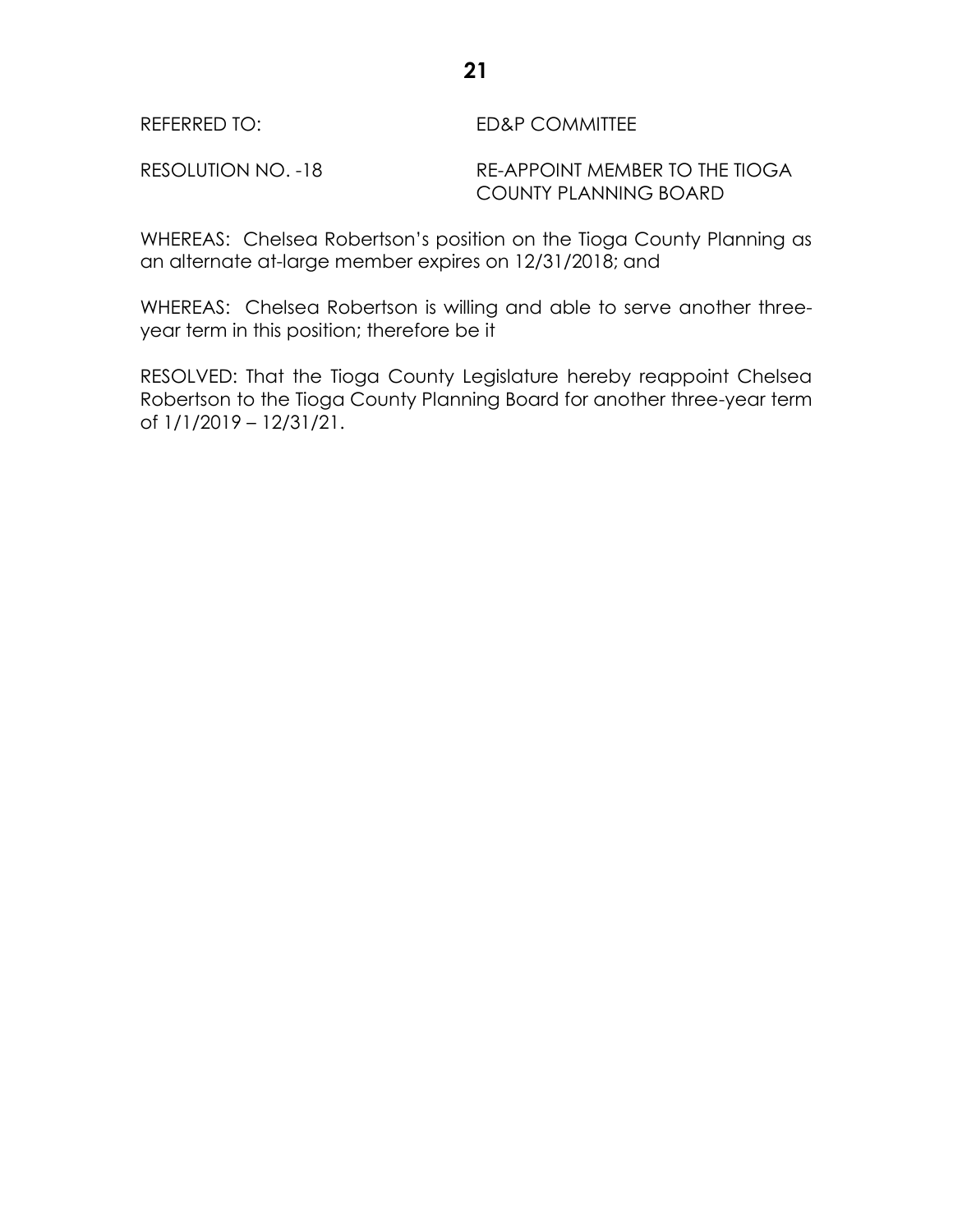RESOLUTION NO. -18 RE-APPOINT MEMBER TO THE TIOGA COUNTY AGRICULTURAL AND FARMLAND PROTECTION BOARD

WHEREAS: John Lacey's term on the Agricultural and Farmland Protection Board representing the Farm Bureau expires as of 12/31/2018; and

WHEREAS: The Farm Bureau Board has recommended that John Lacey be reappointed to this position and he is willing and able to serve another term; therefore be it

RESOLVED: That the Tioga County Legislature hereby reappoint John Lacey to the Agricultural and Farmland Protection Board, for the four-year term of 1/1/19 – 12/31/22.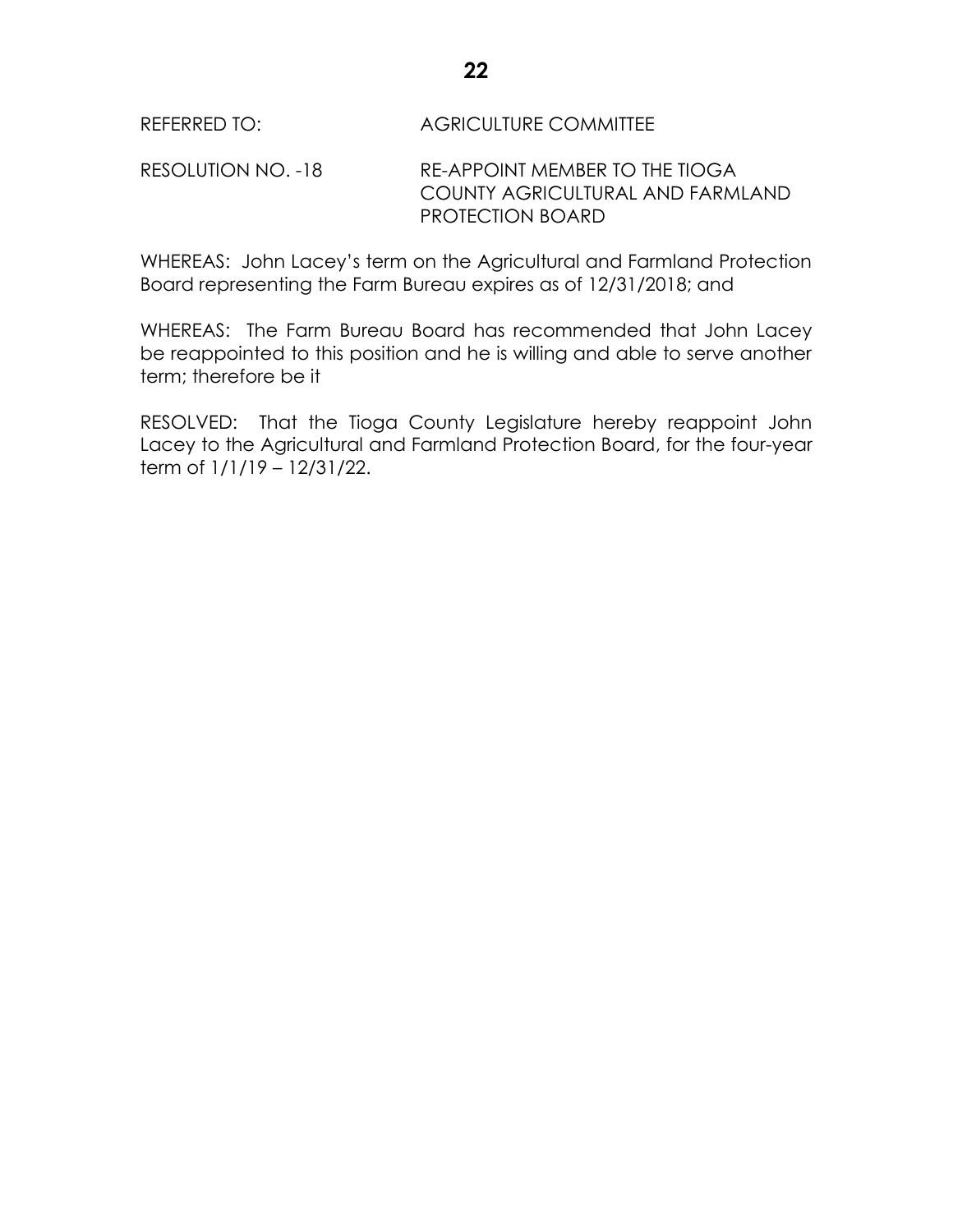# REFERRED TO: PUBLIC SAFETY COMMITTEE

RESOLUTION NO. -18 ACCEPTANCE OF THE APPLICATION FOR NYSP INVESTIGATOR ALLEN TO THE TIOGA COUNTY FIRE INVESTIGATION TEAM

WHEREAS: The Office of Emergency Services provides high quality Fire Investigation Team support to the Fire Service in Tioga County and adjacent Counties through the NYS Fire Mutual Aid Plan; and

WHEREAS: This service is provided by local, highly trained volunteers; and

WHEREAS: New York State Police Investigator Jeremiah R. Allen has applied for membership to the County Fire Investigation Team; and

WHEREAS: New York State Police Investigator Allen, currently possesses training and skills needed by the Tioga County Fire Investigation Team to work on the Team; therefore be it

RESOLVED: That NYSP Trooper Allen, be added to the Tioga County Fire Investigation Team.